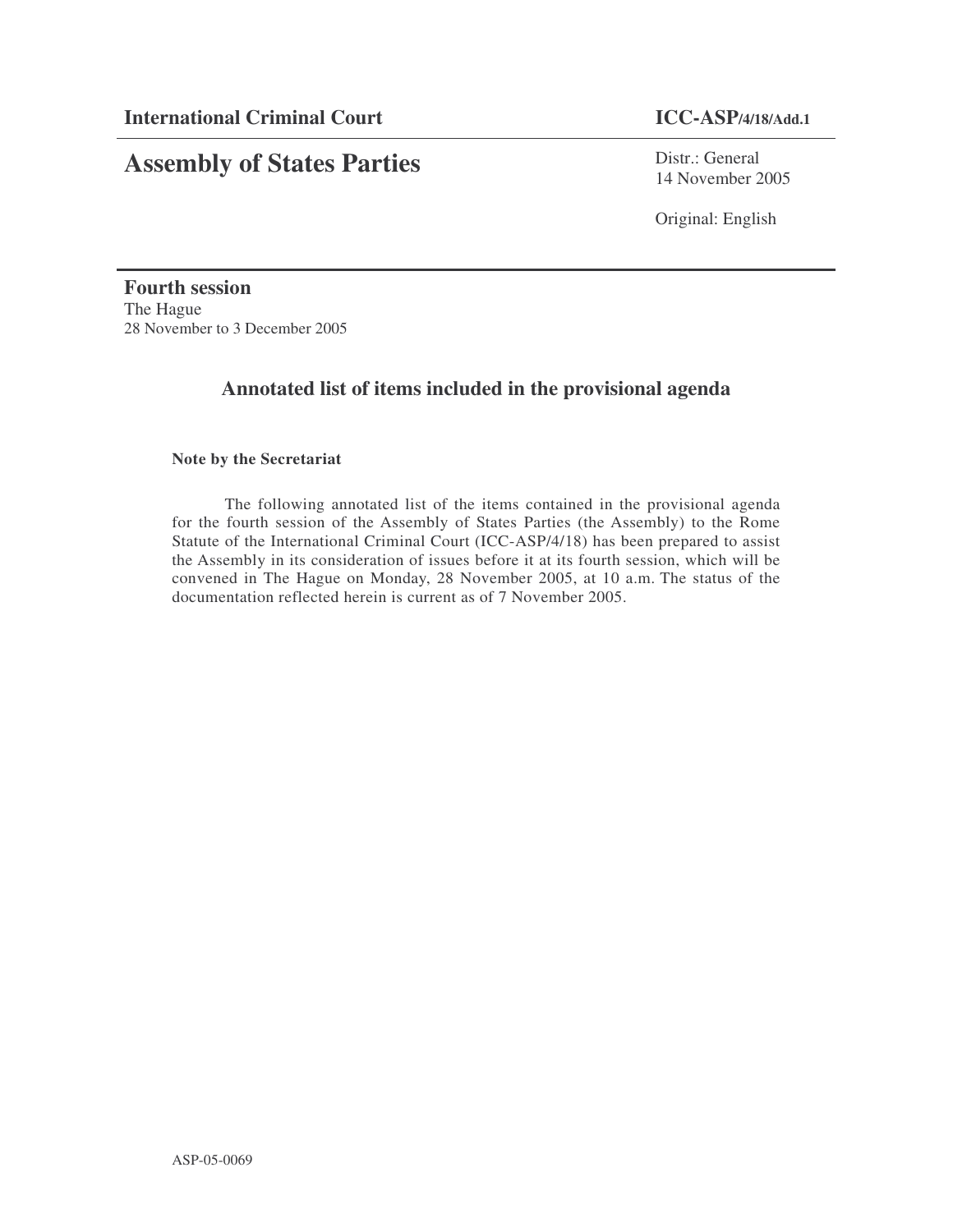# **Annotated list of items included in the provisional agenda**

### **1. Opening of the session by the President**

In accordance with article 112, paragraph 6, of the Rome Statute, the Assembly meets once a year in regular session. In accordance with rule 5 of the Rules of Procedure of the Assembly of States Parties (Rules of Procedure), 1 the Assembly, at the 6th meeting of its third session, on 10 September 2004, decided to convene its fourth session in The Hague, for six days in November 2005, and in New York for two days, with both exact dates to be determined by the Bureau of the Assembly. <sup>2</sup> At a meeting on 23 February 2005, the Bureau decided to convene the fourth session from 28 November to 3 December 2005, and the resumed fourth session, on 26 and 27 January 2006.

At the 5th meeting of its third session, on 9 September 2004, the Assembly elected Mr. Bruno Stagno Ugarte (Costa Rica) President of the Assembly for the fourth to sixth sessions.<sup>3</sup> Rule 30 of the Rules of Procedure provides that the President shall declare the opening of each plenary meeting of the session.

### **2. Silent prayer or meditation**

Pursuant to rule 43 of the Rules of Procedure, immediately after the opening of the first plenary meeting and immediately preceding the closing of the final plenary meeting, the President shall invite the representatives to observe one minute of silence dedicated to prayer or meditation.

#### **3. Adoption of the agenda**

Rules 10 to 13 and 18 to 22 of the Rules of Procedure concerning the agenda are applicable to regular sessions.

In accordance with rules 10 and 11 of the Rules of Procedure, the provisional agenda for the fourth session (ICC-ASP/4/18) and for the resumed fourth session (ICC-ASP/4/19) were issued on 20 September 2005. In accordance with rule 19 of the Rules of Procedure, the agenda has to be submitted to the Assembly for approval.

*Documentation*

Provisional agenda (ICC-ASP/4/18)

 $\frac{1}{2}$  Official Records of the Assembly of States Parties to the Rome Statute of the International Criminal Court, First *session, New York, 3-10 September 2002* (United Nations publication, Sales No. E.03.V.2 and corrigendum), part II.C.

<sup>&</sup>lt;sup>2</sup> Official Records of the Assembly of States Parties to the Rome Statute of the International Criminal Court, Third *session, The Hague, 6-10 September 2004* (International Criminal Court publication, ICC-ASP/3/25), part III, resolution ICC-ASP/3/Res.3, operative para. 37.

<sup>&</sup>lt;sup>3</sup> Official Records of the Assembly of States Parties to the Rome Statute of the International Criminal Court, Third *session, The Hague, 6-10 September 2004* (International Criminal Court publication, ICC-ASP/3/25), part I.B, para. 45. In accordance with rule 29 of the Rules of Procedure, the President is elected for a three-year term.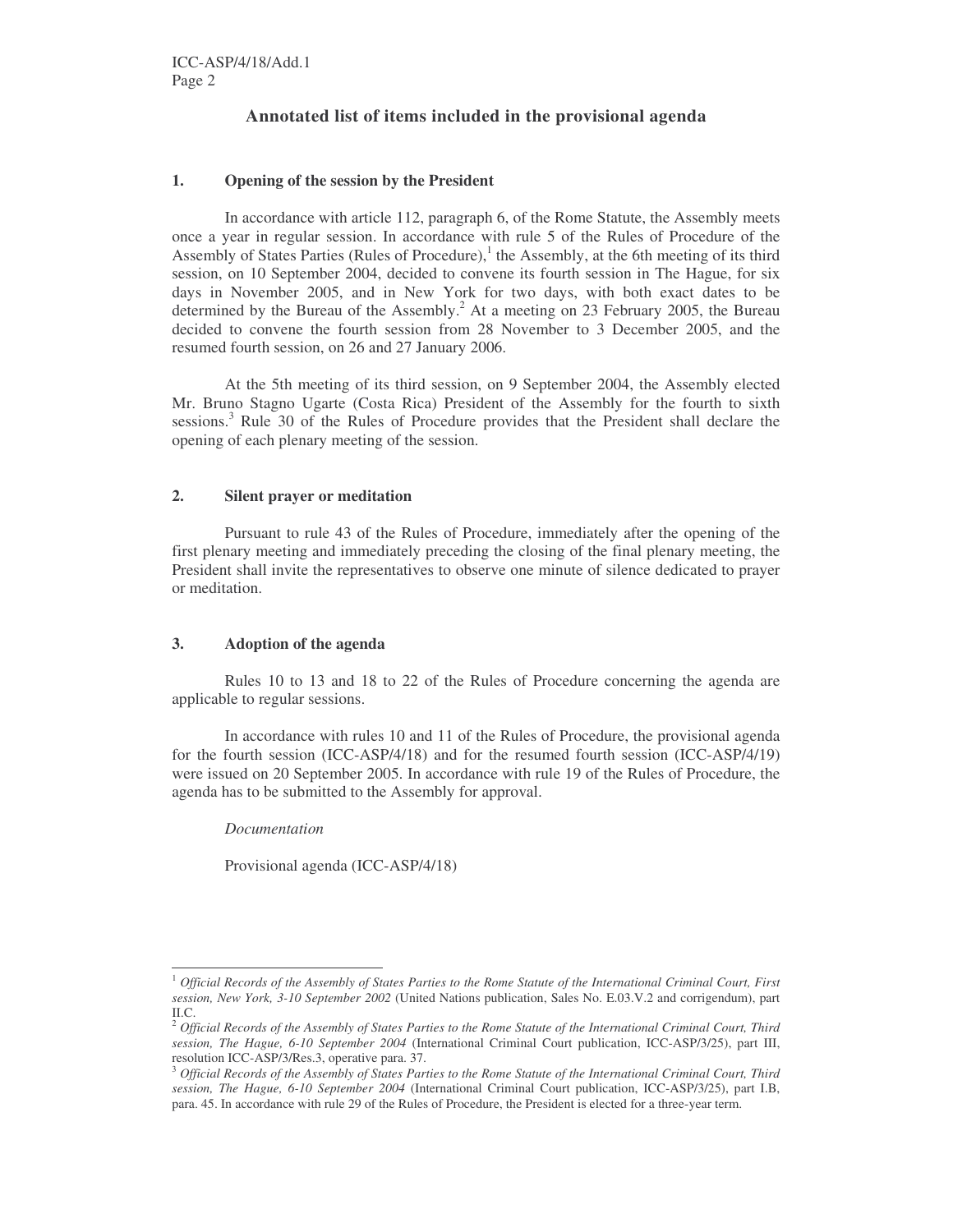#### **4. States in arrears**

According to article 112, paragraph 8, of the Rome Statute, "A State Party which is in arrears in the payment of its financial contributions towards the costs of the Court shall have no vote in the Assembly and in the Bureau if the amount of its arrears equals or exceeds the amount of the contributions due from it for the preceding two full years."

At its fourth session, the Committee on Budget and Finance formulated recommendations related to article 112, paragraph 8, of the Rome Statute and called on the Court to take additional measures that would encourage States to pay their contributions. 4

### *Documentation*

Report of the Bureau on the arrears of States Parties (ICC-ASP/4/14)

Report of the Committee on Budget and Finance on the work of its fourth session (ICC-ASP/4/2)

Report of the Committee on Budget and Finance on the work of its fifth session (ICC-ASP/4/27 and Corr. 1 (English only), Corr.2 and Add.1)

# **5. Election of two Vice-Presidents and 18 members of the Bureau**

In accordance with article 112, paragraphs 3 (a) and (b), of the Rome Statute, the Assembly shall have a Bureau consisting of a President, two Vice-Presidents and 18 members elected by the Assembly for three-year terms. Furthermore, the Bureau shall have a representative character, taking account, in particular, equitable geographical distributions and the adequate representation of the principal legal systems of the world.

Pursuant to rule 29 of the Rules of Procedure of the Assembly, as amended by resolution ICC-ASP/3/Res.2, at the 5th meeting of its third session, the Assembly elected Mr. Bruno Stagno Ugarte President of the Assembly for the fourth to sixth sessions.

At the same meeting, the Assembly agreed on the future composition of the Bureau:

- Group of Western European and other States and Group of African States: 5 seats each;
- Group of Latin American and Caribbean States and Group of Eastern European States: 4 seats each;
- Group of Asian States: 3 seats, on the understanding that: (a) the next Chair of the Credentials Committee would be elected from a State Party that belonged to the Asian Group and was not a Bureau member; and (b) the Bureau would extend to her/him a standing invitation to participate in Bureau meetings without the right to vote.

It was understood that this compromise should not automatically extend beyond the term of office of the next Bureau (2005-2008). The possibility was raised of revisiting the question of the composition of the Bureau at the Review Conference in 2009. 5

<sup>4</sup> Report of the Committee on Budget and Finance on the work of its fourth session (ICC-ASP/4/2), para. 9.

<sup>&</sup>lt;sup>5</sup> Official Records of the Assembly of States Parties to the Rome Statute of the International Criminal Court, Third *session, The Hague, 6-10 September 2004* (International Criminal Court publication, ICC-ASP/3/25), part I.B, para. 43.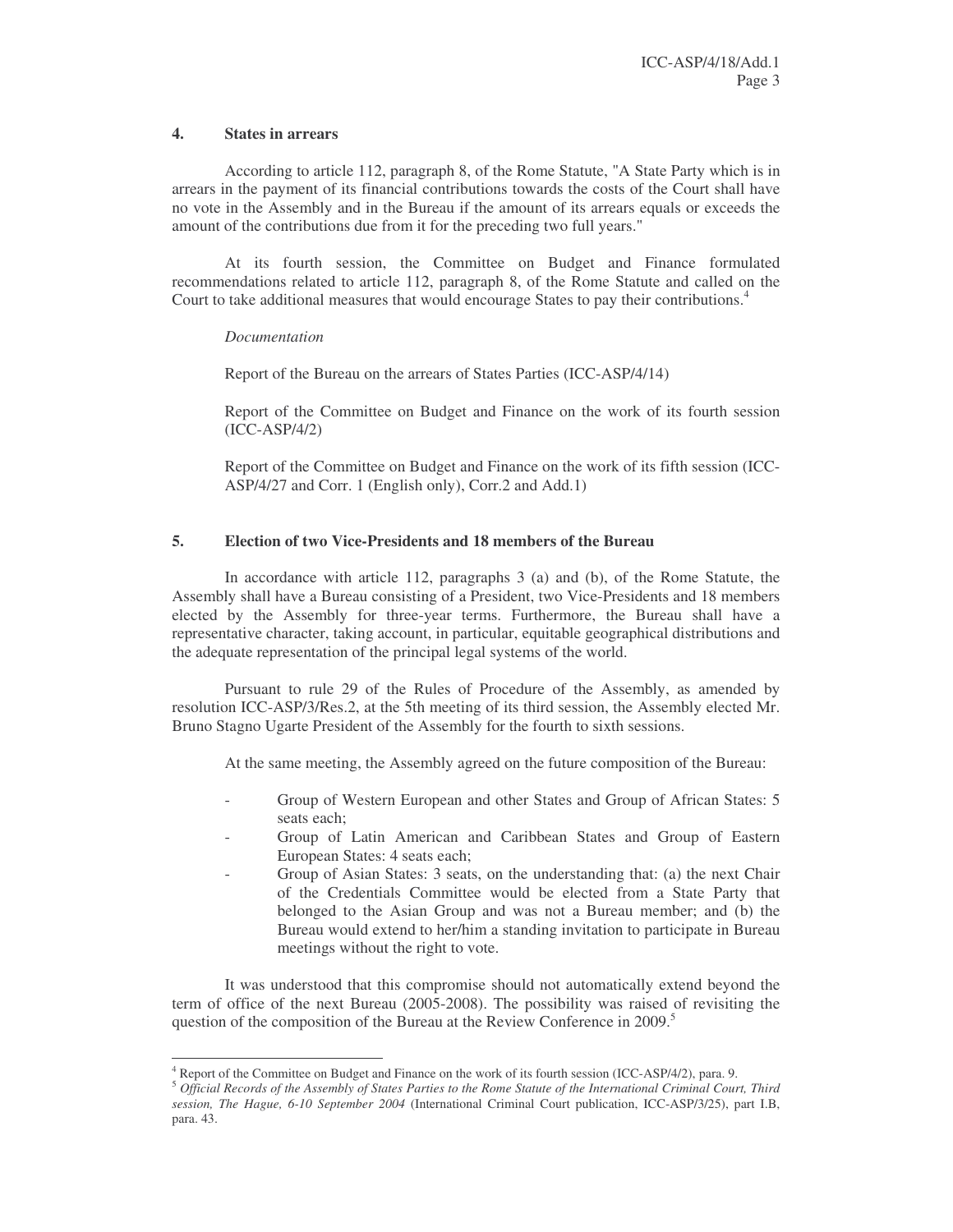# **6. Credentials of representatives of States at the fourth session**

**(a) Appointment of the Credentials Committee and its nine members 6**

# **(b) Report of the Credentials Committee**

Representation and credentials are regulated by rules 23 to 28 of the Rules of Procedure. In accordance with rule 24, the credentials of representatives of States Parties and the names of alternates and advisers shall be submitted to the Secretariat if possible not later than twenty-four hours after the opening of the session. The credentials shall be issued by the Head of State or Government or by the Minister for Foreign Affairs or by a person authorized by either of them.

Under rule 25, a Credentials Committee, consisting of representatives of nine States Parties to be appointed at the beginning of each session by the Assembly on the proposal of the President, shall examine the credentials of representatives of States Parties and report to the Assembly without delay.

# **7. Organization of work**

The Assembly will consider and adopt a programme of work at the beginning of the session on the basis of a proposal by the Bureau.

# **8. Report on the activities of the Bureau**

In accordance with article 112, paragraph  $2(c)$ , of the Rome Statute, the Assembly shall consider the reports and activities of the Bureau and take appropriate action in regard thereto.

# **9. Report on the activities of the Court**

Under article 112, paragraph 2(b) of the Rome Statute, the Assembly shall provide management oversight to the Presidency, the Prosecutor and the Registrar regarding the administration of the Court. In accordance with article 112, paragraph 5, of the Rome Statute, the President of the Court, the Prosecutor and the Registrar or their representatives may participate in meetings of the Assembly. As provided in rule 34 of the Rules of Procedure, they may make oral or written statements and provide information on any question under consideration. Accordingly, the President of the Court will present a report on the activities of the Court since the prior session of the Assembly.

# *Documentation*

Report on the activities of the Court (ICC-ASP/4/16)

# **10. Consideration and adoption of the budget for the fourth financial year**

In accordance with article 112, paragraph 2(d), of the Rome Statute, the Assembly shall consider and decide on the budget of the Court.

 $6$  See the agreement on the composition of the Bureau under provisional agenda item 5.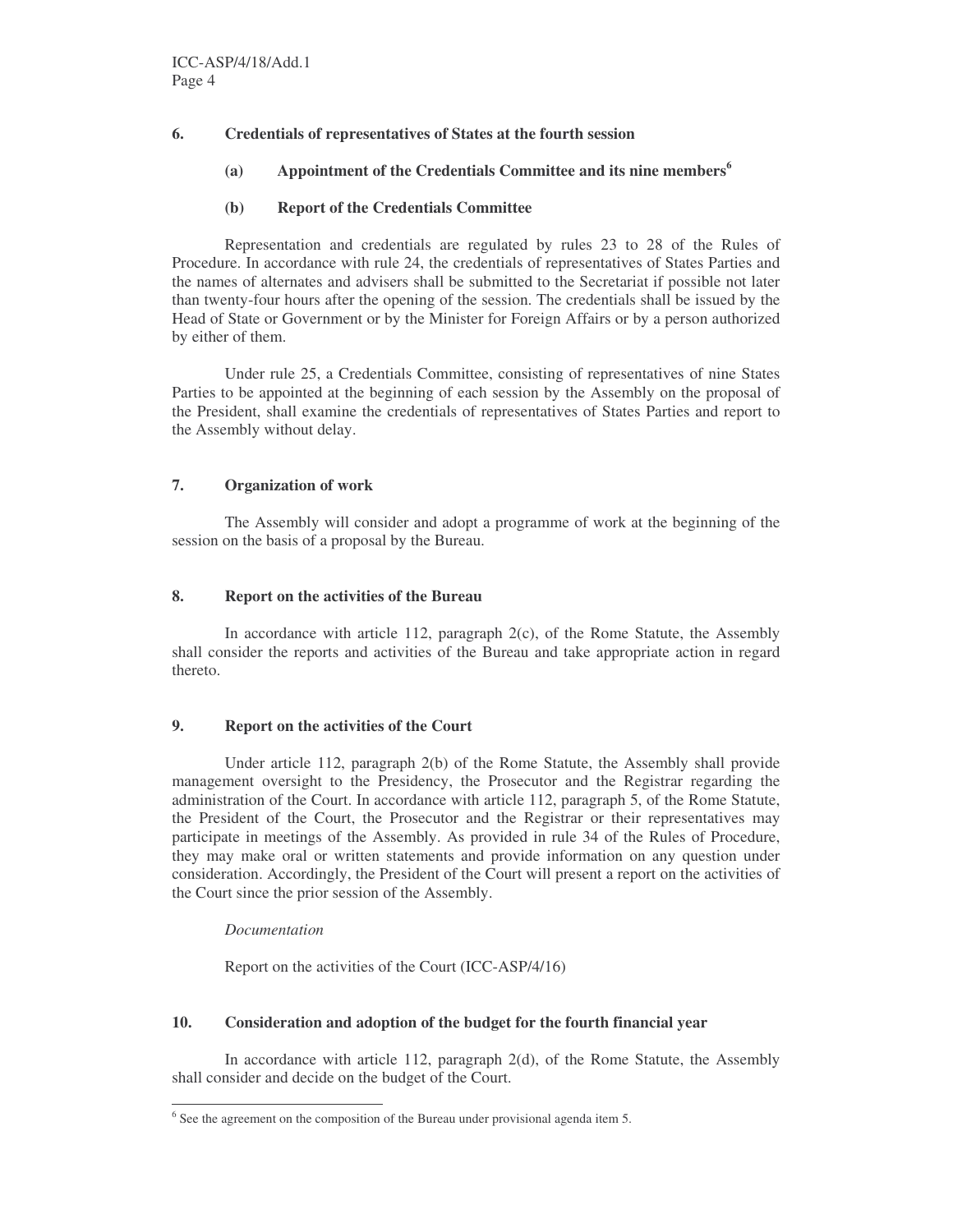Regulation 3 of the Financial Regulations and Rules of the Court<sup>7</sup> provides that the Registrar shall prepare the proposed programme budget for each financial period and submit it to the States Parties as well as to the Committee on Budget and Finance for consideration. The Committee on Budget and Finance shall make the relevant recommendations to the Assembly.

At its third session, the Assembly endorsed the recommendation of the Committee on Budget and Finance that the Court include in future performance reports data on financial performance and results achieved rather than outputs. This information should be submitted annually to the Assembly through the Committee either in the draft programme budget or in a separate performance report.<sup>8</sup>

At its third session, the Assembly also decided that the travel of members of the Committee on Budget and Finance shall be in business class if the duration of travel is over nine hours, and in economy class in all other cases. Furthermore, the Assembly requested the Court to establish the ensuing standard operating procedures.<sup>9</sup>

#### *Documentation*

Proposed Programme Budget for 2006 of the International Criminal Court  $(ICC-ASP/4/5$  and Corr. 1)<sup>10</sup>

Report to the Assembly of States Parties on the activities and projects of the Board of Directors of the Trust Fund for Victims for the period 16 July 2004 to 15 August 2005 (ICC-ASP/4/12 and Corr.1)<sup>11</sup>

Report of the Committee on Budget and Finance on the work of its fifth session (ICC-ASP/4/27 and Corr. 1 (English only), Corr.2 and Add.1)

"The Assembly of States Parties ,

…

<sup>7</sup> Ibid., part II.D.

<sup>&</sup>lt;sup>8</sup> Official Records of the Assembly of States Parties to the Rome Statute of the International Criminal Court, Third *session, The Hague, 6-10 September 2004* (International Criminal Court publication, ICC-ASP/3/25), part II.A.8(b), para. 50, and part II.A.1, para. 4.<br><sup>9</sup> Ibid. part III, resolution ICC, ASD( $\frac{2}{10}$ 

Ibid., part III, resolution ICC-ASP/3/Res.5.

<sup>&</sup>lt;sup>10</sup> As regards programme 3600, the submission contained in the Proposed Programme Budget for 2006 was provisional, since the Board of Directors of the Trust Fund for Victims subsequently submitted its own draft budget for 2006 in its report to the Assembly.

<sup>&</sup>lt;sup>11</sup> Annex A of the report of the Board of Directors of the Trust Fund for Victims contains the proposed budget for programme 3600. The proposed budget for the Secretariat of the Trust Fund for Victims is part of Major Programme III in light of the relevant provisions of resolution ICC-ASP/3/Res.7:

<sup>2.</sup> *Decides further* that, pending further consideration in accordance with paragraph 6 of resolution ICC-ASP/1/Res. 6, the Secretariat shall operate under the full authority of the Board of Directors in matters concerning its activities; that, for administrative purposes, the Secretariat and its staff shall be attached to the Registry of the Court and that, as part of the staff of the Registry and, as such, of the Court, the staff of the Secretariat shall enjoy the same rights, duties, privileges, immunities and benefits;

<sup>3.</sup> *Decides* that, mindful of the independence of the Board and the Secretariat, the Registrar of the Court may provide such assistance as is necessary for the proper functioning of the Board and the Secretariat;

<sup>4.</sup> *Decides* that, pending further evaluation by the Assembly of States Parties in accordance with paragraph 6 of resolution ICC-ASP/1/Res. 6, the Secretariat shall be funded by the regular budget;"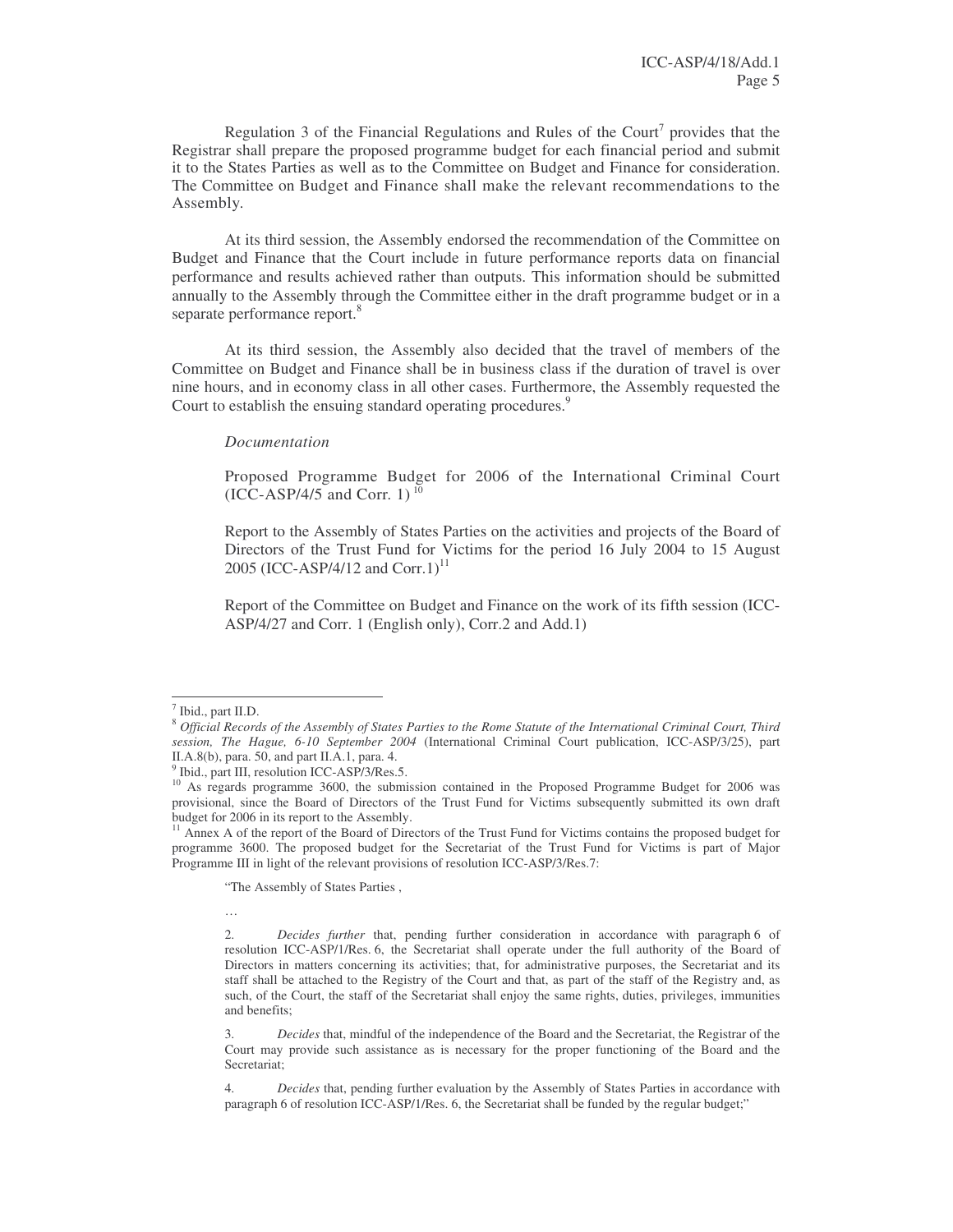Staff rules of the International Criminal Court (Annex to ICC/AI/2005/003) (ICC-ASP/4/3)

Report on programme performance of the International Criminal Court for the year 2004 (ICC-ASP/4/13) Report on budget performance of the International Criminal Court as at 31 August

Report on the standard operating procedure for the travel of members of the Committee on Budget and Finance (ICC-ASP/4/17 and Corr.1 (English only))

#### **11. Consideration of the audit reports**

2005 (ICC-ASP/4/20)

#### **(a) External Auditor**

Regulation 12 of the Financial Regulations and Rules provides that the Assembly shall appoint an Auditor to conduct audits in conformity with generally accepted common auditing standards, subject to any special directions of the Assembly and in accordance with the additional terms of reference set out in the annex to the Financial Regulations and Rules. At the 11th meeting of its first session, on 22 April 2003, the Assembly was informed that the Bureau, acting under the delegated authority of the Assembly,<sup>12</sup> had appointed the National Audit Office of the United Kingdom of Great Britain and Northern Ireland as Auditor for the Court for a period of four years.<sup>13</sup>

In accordance with regulation 12.7, the Auditor shall issue a report on the audit of the financial statements and relevant schedules relating to the accounts for the financial period. In accordance with regulations 12.8 and 12.9, audit reports, before their submission to the Assembly, are subject to examination by the Registrar and the Committee on Budget and Finance. The Assembly considers and approves the financial statements and audit reports forwarded to it by the Committee on Budget and Finance.

#### *Documentation*

Financial statements for the period 1 January to 31 December 2004 (ICC-ASP/4/9)

Trust Fund for Victims: financial statements for the period 1 January to 31 December 2004 (ICC-ASP/4/10)

Report of the Committee on Budget and Finance on the work of its fifth session (ICC-ASP/4/27 and Corr. 1 (English only), Corr.2 and Add.1)

#### **(b) Report of the Office of Internal Audit**

At its second session, the Assembly endorsed the recommendation of the Committee on Budget and Finance that the internal auditor should be able to decide his or her annual work programme independently, including any issues raised by the Committee, and that the

 $12$  Official Records of the Assembly of States Parties to the Rome Statute of the International Criminal Court, First *session, New York, 3-10 September 2002* (United Nations publication, Sales No. E.03.V.2 and corrigendum), part I, para. 29.

<sup>&</sup>lt;sup>13</sup> Official Records of the Assembly of States Parties to the Rome Statute of the International Criminal Court, First *session (first and second resumptions), New York, 3-7 February and 21-23 April 2003* (ICC-ASP/1/3/Add.1), part I, para. 40.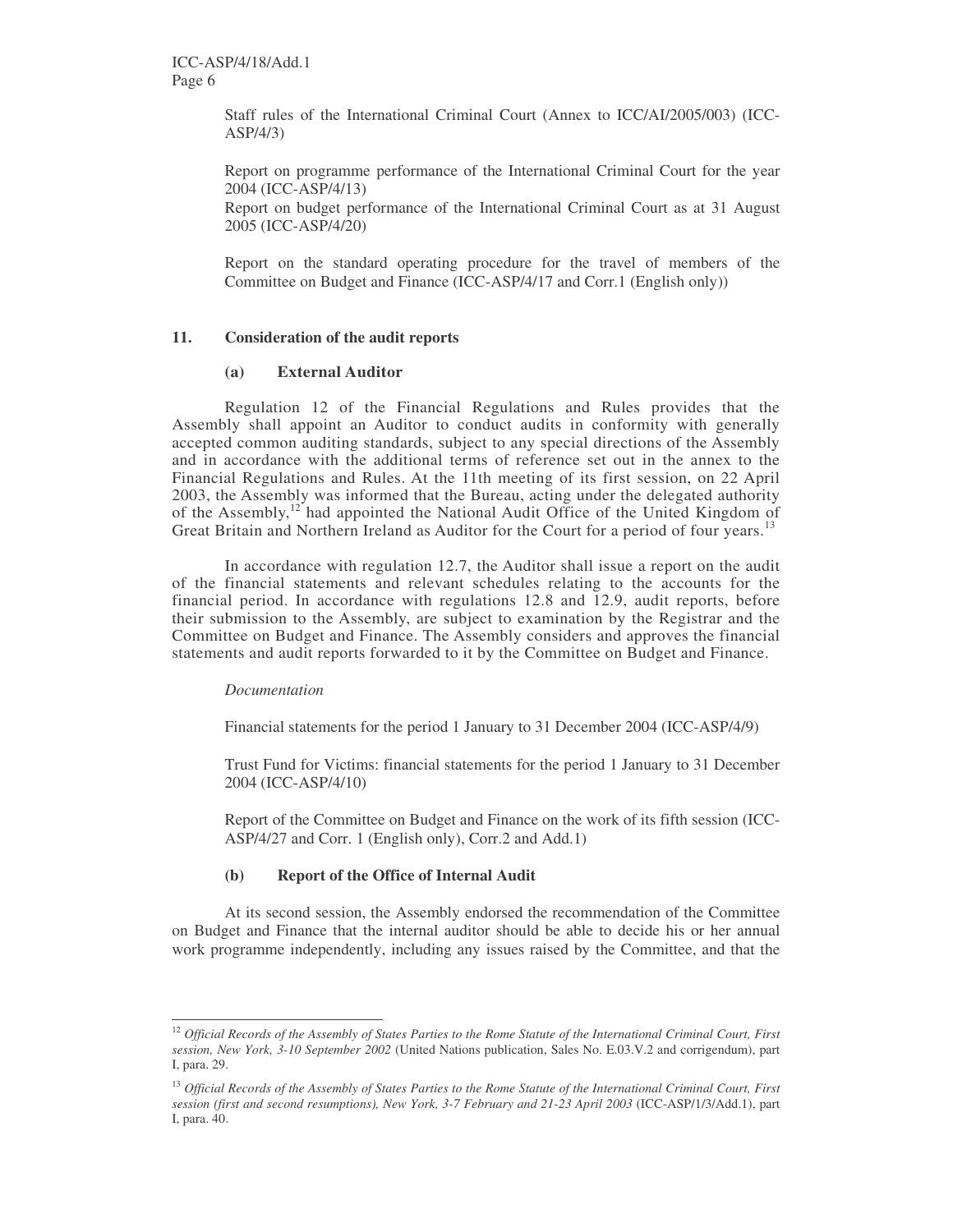internal auditor should submit an annual report about the activities of the Office to the Assembly, through the Committee.<sup>14</sup>

*Documentation*

Report of the Office of Internal Audit (ICC-ASP/4/4)

Report of the Committee on Budget and Finance on the work of its fifth session (ICC-ASP/4/27 and Corr. 1 (English only), Corr.2 and Add.1)

# **12. Term of office of the members of the Board of Directors of the Trust Fund for Victims**

At a meeting on 23 February 2005, the Bureau decided that since the terms of office of the members of the Board of Directors of the Trust Fund for Victims expire on 11 September 2006, which is two months before the fifth session of the Assembly, the Bureau would make a recommendation at the fourth session of the Assembly that elections be held in 2006 and that the Assembly be requested to extend the term of office of the present members to the date of the next session of the Assembly.

### **13. Report of the Board of Directors of the Trust Fund for Victims**

By its resolution ICC-ASP/1/Res.6, the Assembly established a trust fund for the benefit of victims of crimes within the jurisdiction of the Court, and of the families of such victims, as well as a Board of Directors of the Trust Fund for the benefit of victims.

At the 5th meeting of its second session, on 12 September 2003, the Assembly elected the five members of the Board of Directors, whose terms of office commenced on the same date. In accordance with paragraph 11 of the resolution establishing the Trust Fund, the Board should submit an annual report to the Assembly on the activities and projects of the Fund.

#### *Documentation*

Report to the Assembly of States Parties on the activities and projects of the Board of Directors of the Trust Fund for Victims for the period 16 July 2004 to 15 August 2005 (ICC-ASP/4/12 and Corr.1)

#### **14. Report of the Special Working Group on the Crime of Aggression**

By its resolution ICC-ASP/1/Res.1, the Assembly decided to establish a special working group on the crime of aggression, open on an equal footing to all States Members of the United Nations or members of specialized agencies or of the International Atomic Energy Agency, for the purpose of elaborating proposals for a provision on aggression.

At the 8th meeting of its first session, on 7 February 2003, the Assembly decided, inter alia, on the basis of a proposal of the Bureau, that the Special Working Group should meet during annual sessions of the Assembly, starting from its second session in 2003. It also

<sup>&</sup>lt;sup>14</sup> Official Records of the Assembly of States Parties to the Rome Statute of the International Criminal Court, *Second session, New York, 8-12 September 2003* (United Nations publication, Sales. No. E.03.V.13) part II.A.1, para. 1, and part II.A.6, para. 29.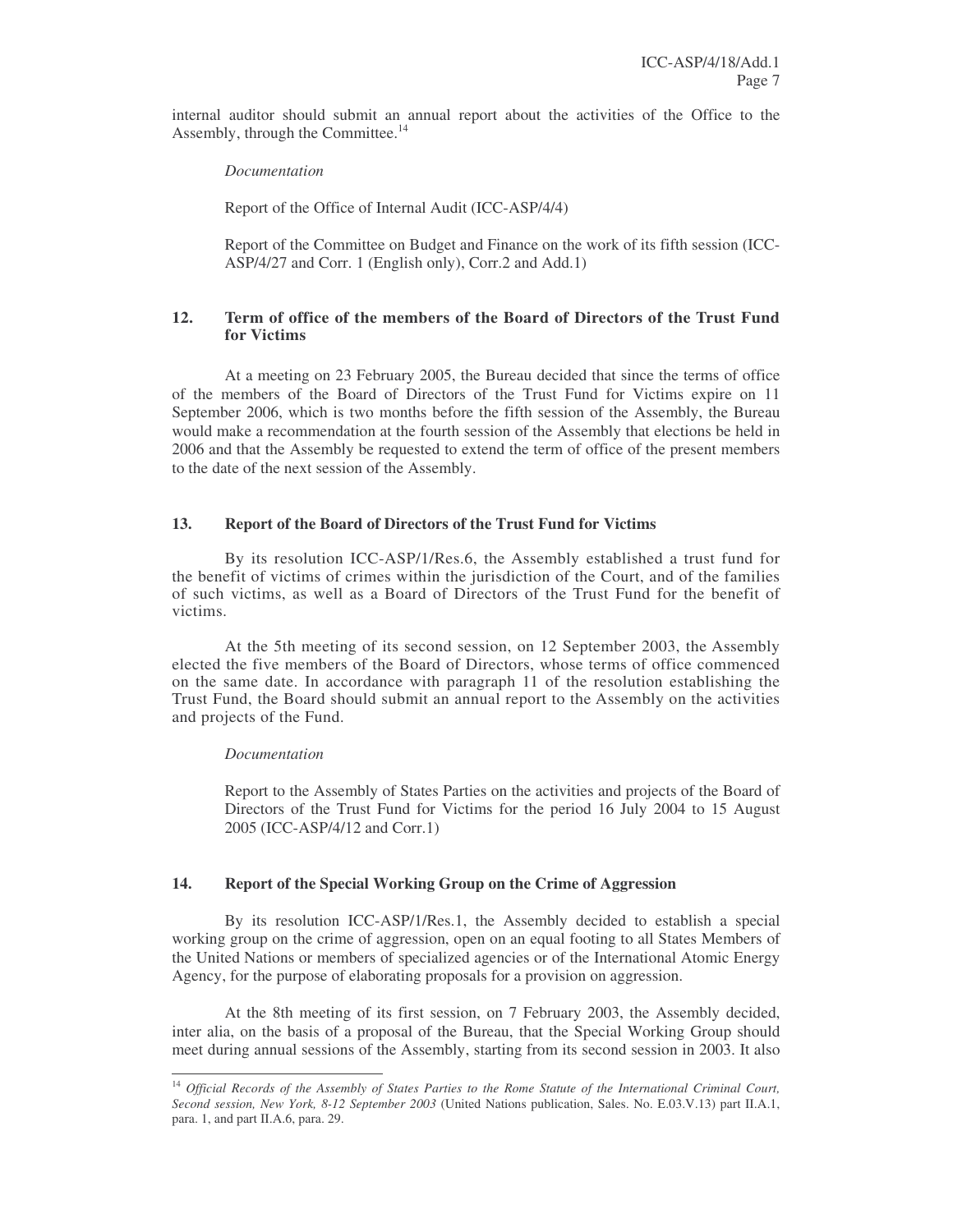decided that two to three meetings of the Assembly should be allocated to the Special Working Group, and that that pattern should be repeated, as necessary, each year.

At the 6th meeting of its third session, on 10 September 2004, the Assembly decided that at least one full day of its next regular session would be reserved for the Special Working Group.<sup>15</sup>

An informal inter-sessional meeting of the Special Working Group was held in Princeton, New Jersey, United States, from 13 to 15 June 2005.

#### *Documentation*

Note by the Secretariat (ICC-ASP/4/SWGCA/INF.1)

#### **15. Draft Code of Professional Conduct for counsel**

Rule 8, paragraph 1, of the Rules of Procedure and Evidence, provides that the Presidency, on the basis of a proposal made by the Registrar, shall draw up a draft Code of Professional Conduct for counsel, after having consulted the Prosecutor. As provided for in rule 8, paragraph 2, the draft Code shall then be transmitted to the Assembly for adoption.

At its third session, the Assembly took note of the proposal for a draft Code submitted by the Court<sup>16</sup> and decided that the provisions of the draft Code would be applied provisionally until the end of the fourth session of the Assembly of States Parties. The Assembly also requested*,* in view of the urgency of the matter, the Bureau of the Assembly of States Parties to prepare an amended draft Code for adoption by the Assembly of States Parties at its fourth session, and invited States Parties to submit their comments on the current draft Code to the Bureau by 31 December 2004.<sup>17</sup>

#### *Documentation*

Report of the Bureau on the draft Code of Professional Conduct for counsel (ICC-ASP/4/21)

Report of the Committee on Budget and Finance on the work of its fifth session (ICC-ASP/4/27 and Corr. 1 (English only), Corr.2 and Add.1)

Proposal for a draft Code of Professional Conduct for counsel before the International Criminal Court (ICC-ASP/3/11/Rev.1)

## **16. Trust Fund for Victims:**

- **(a) Draft Regulations of the Trust Fund for Victims;**
- **(b) Criteria for the management of the Trust Fund for Victims.**

<sup>&</sup>lt;sup>15</sup> Official Records of the Assembly of States Parties to the Rome Statute of the International Criminal Court, Third *session, The Hague, 6-10 September 2004* (International Criminal Court publication, ICC-ASP/3/25), part III, resolution ICC-ASP/3/Res.3, operative para. 37.

<sup>&</sup>lt;sup>16</sup> ICC-ASP/3/11/Rev.1.

<sup>&</sup>lt;sup>17</sup> Official Records of the Assembly of States Parties to the Rome Statute of the International Criminal Court, Third *session, The Hague, 6-10 September 2004* (International Criminal Court publication, ICC-ASP/3/25), part III, resolution ICC-ASP/3/Res.3, operative para. 11.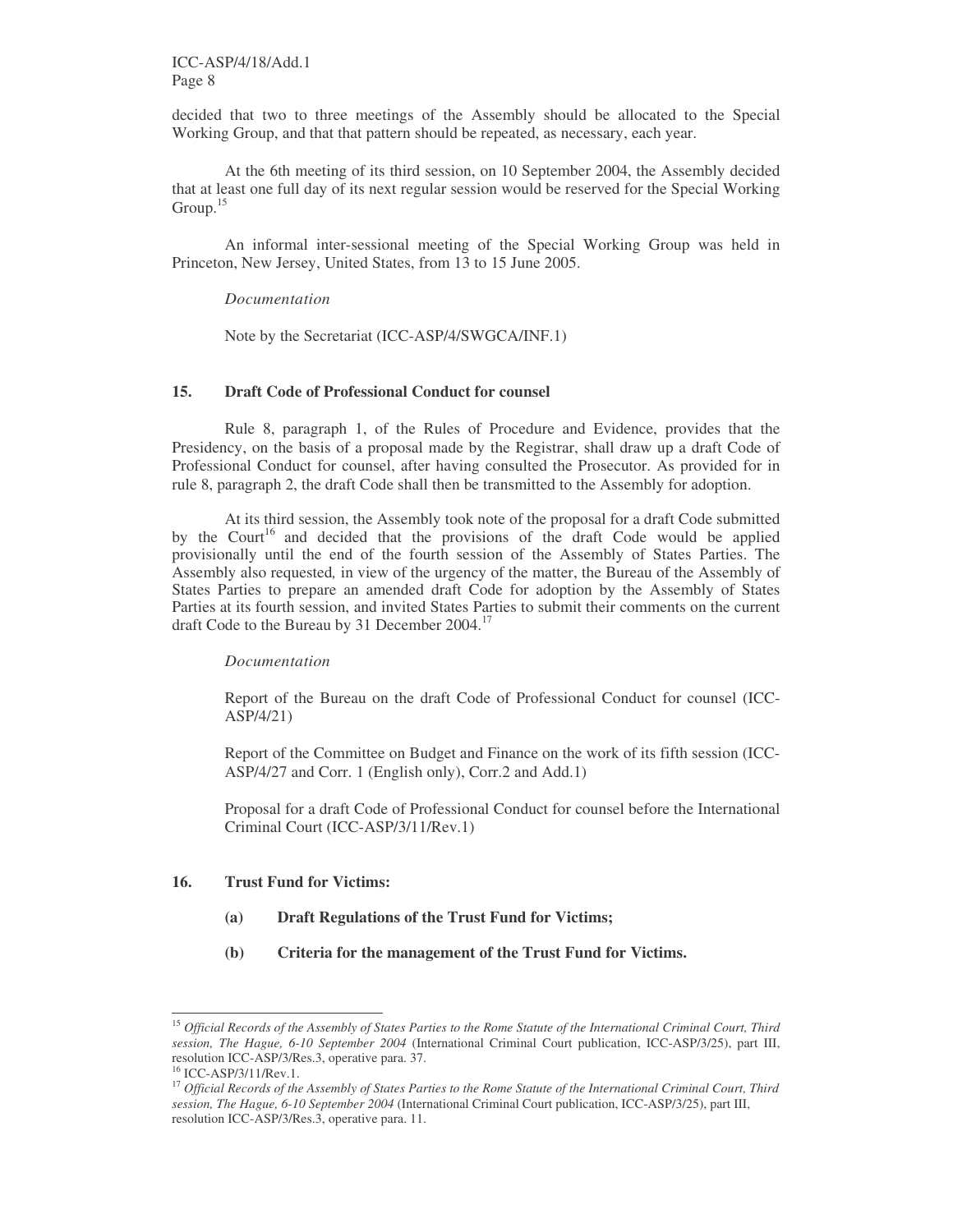At its third session, the Assembly considered the draft Regulations of the Trust Fund for Victims, which had been submitted by the Board of Directors of the Trust Fund for Victims.<sup>18</sup> At the sixth meeting of the session, the Assembly decided that Parts I and II of the draft Regulations would be applied provisionally, and recognized that Part III of the draft Regulations would be a reference point for further work.<sup>19</sup> The Assembly requested the Bureau to consider further the draft Regulations prepared by the Board of Directors, through an appropriate mechanism and in consultation with the States Parties and the Board of Directors, and to determine criteria for the management of the Trust Fund pursuant to article 79, paragraph 3, of the Rome Statute for adoption by the Assembly of States Parties at its fourth session. In addition, the Assembly invited States Parties to submit their comments thereon.<sup>20</sup> Furthermore, the Assembly requested the Committee on Budget and Finance to review the draft Regulations and to report thereon to the Bureau.<sup>21</sup> Subsequently, at its fourth session, the Committee decided to consult with the New York Working Group of the Bureau of the Assembly in order to determine how the Committee could contribute to the review, through informal inter-sessional communication among its members, so as to report to the Bureau prior to the Committee's fifth session.<sup>22</sup> Nonetheless, since prior to the fifth session of the Committee the Bureau had not yet finalised a report to be submitted to the Assembly on the draft Regulations, the Committee decided to consult with the Bureau in order to determine how the Committee could contribute to the review, if possible through informal intersessional communication among its members, prior to the fourth session of the Assembly.<sup>23</sup>

#### *Documentation*

Report to the Assembly of States Parties on the activities and projects of the Board of Directors of the Trust Fund for Victims for the period 16 July 2004 to 15 August 2005 (ICC-ASP/4/12 and Corr.1)

Report of the Bureau on the draft Regulations of the Trust Fund for Victims (ICC- $ASP/4/$ ...

Report to the Assembly of States Parties on the activities and projects of the Board of Directors of the Trust Fund for Victims, 2003-2004 (ICC-ASP/3/14/Rev.1)

## **17. Long-term budgetary consequences of the pension scheme regulations for judges**

At the 6<sup>th</sup> meeting of its third session, the Assembly adopted the conditions of service and compensation of judges, including the travel and subsistence regulations for judges and the pension scheme regulations for judges. The Assembly also requested the Committee on Budget and Finance to consider the long-term budgetary consequences of the pension scheme regulations for judges and to report thereon before the fourth session of the Assembly with a view to ensuring that appropriate budgetary provisions be made.<sup>24</sup>

<sup>18</sup> ICC-ASP/3/14/Rev.1.

<sup>&</sup>lt;sup>19</sup> Official Records of the Assembly of States Parties to the Rome Statute of the International Criminal Court, Third *session, The Hague, 6-10 September 2004*, (International Criminal Court publication, ICC-ASP/3/25), part III, resolution ICC-ASP/3/Res.7, operative para. 5.

<sup>&</sup>lt;sup>20</sup> Ibid., part III, resolution ICC-ASP/3/Res.7, operative para. 6.

<sup>&</sup>lt;sup>21</sup> Ibid., operative para. 8.

<sup>&</sup>lt;sup>22</sup> Report of the Committee on Budget and Finance on the work of its fourth session (ICC-ASP/4/2), para. 21.

<sup>&</sup>lt;sup>23</sup> Report of the Committee on Budget and Finance on the work of its fifth session (ICC-ASP/4/27 and Corr. 1 (English only), Corr.2 and Add.1), para. 110.

<sup>&</sup>lt;sup>24</sup> Official Records of the Assembly of States Parties to the Rome Statute of the International Criminal Court, Third *session, The Hague, 6-10 September 2004* (International Criminal Court publication, ICC-ASP/3/25), part III, resolution ICC-ASP/3/Res.3, paras. 22 and 25.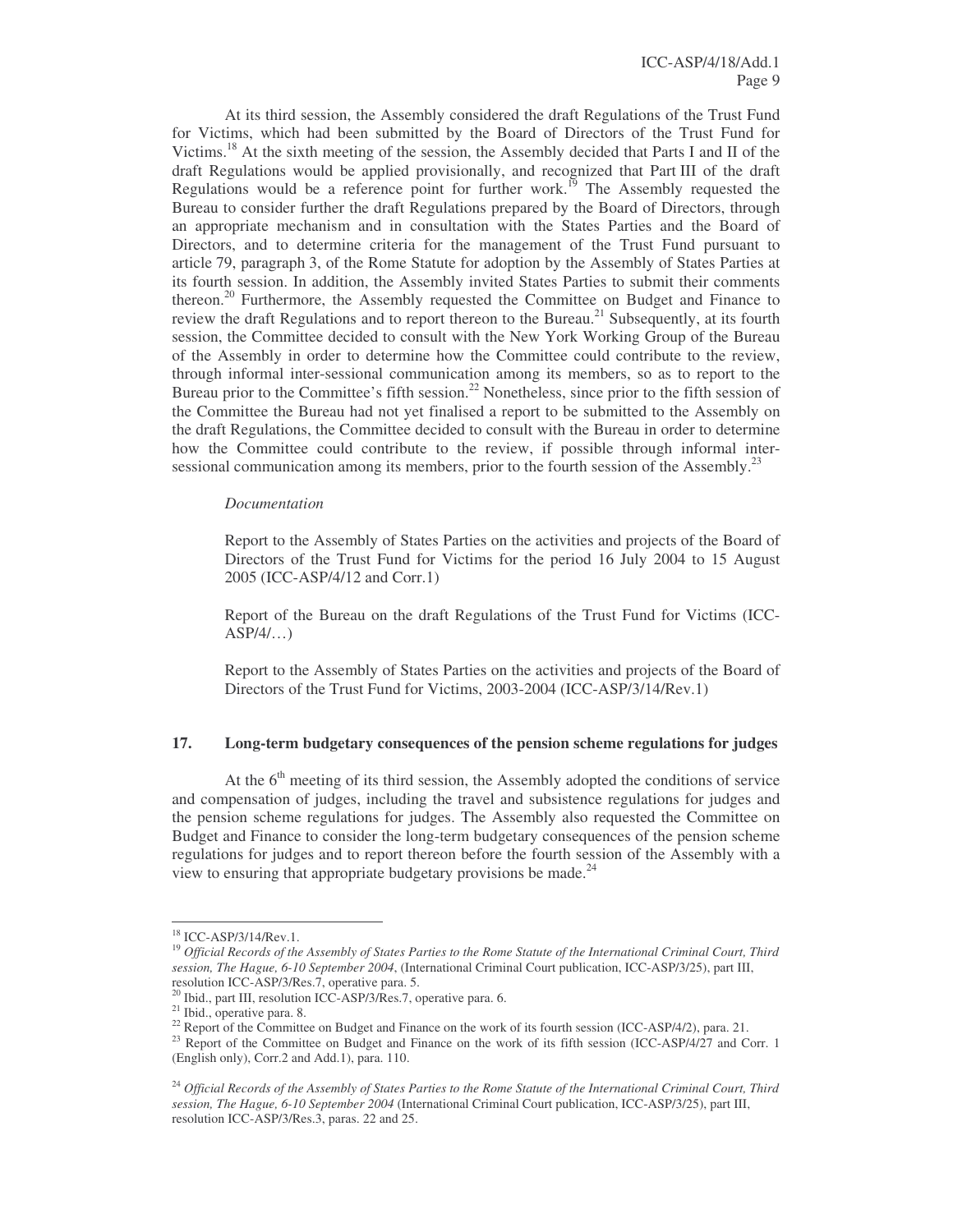At its fourth session, the Committee noted that it required additional information regarding the options available for meeting the budgetary implications of the pension scheme regulations for judges and therefore requested the Court to prepare an appraisal of the options and to submit a report to the Committee for consideration at its fifth session. 25

#### *Documentation*

Report on the long-term budgetary consequences of the pension scheme regulations for judges (ICC-ASP/4/26)

Report of the Committee on Budget and Finance on the work of its fifth session (ICC-ASP/4/27 and Corr. 1 (English only), Corr.2 and Add.1)

*Official Records of the Assembly of States Parties to the Rome Statute of the International Criminal Court, Third session, The Hague, 6-10 September 2004*, part III, resolution ICC-ASP/3/Res.3, annex.

Proposal regarding conditions of service and compensation of judges and elected officials (ICC-ASP/3/12, annex I)

## **18. Conditions of service and compensation of the Prosecutor and Deputy Prosecutors**

Article 49 of the Rome Statute stipulates that the judges, the Prosecutor, the Deputy Prosecutors, the Registrar and the Deputy Registrar shall receive such salaries, allowances and expenses as may be decided upon by the Assembly of States Parties.

At its third session, the Assembly took note of the proposal regarding conditions of service and compensation of the Prosecutor and Deputy Prosecutors and requested the Committee on Budget and Finance to consider that proposal, as well as any other appropriate alternative options and to report thereon before the fourth session of the Assembly.<sup>26</sup>

#### *Documentation*

Report on the Conditions of Service and Compensation of the Prosecutor and the Deputy Prosecutors pursuant to paragraph 26 of resolution ICC-ASP/3/Res. 3 (ICC-ASP/4/11)

Report of the Committee on Budget and Finance on the work of its fifth session (ICC-ASP/4/27 and Corr. 1 (English only), Corr.2 and Add.1)

*Official Records of the Assembly of States Parties to the Rome Statute of the International Criminal Court, Third session, The Hague, 6-10 September 2004*, part III, resolution ICC-ASP/3/Res.3.

Proposal regarding conditions of service and compensation of judges and elected officials (ICC-ASP/3/12, annex II)

<sup>&</sup>lt;sup>25</sup> Report of the Committee on Budget and Finance on the work of its fourth session (ICC-ASP/4/2), para. 24.

<sup>&</sup>lt;sup>26</sup> Official Records of the Assembly of States Parties to the Rome Statute of the International Criminal Court, Third *session, The Hague, 6-10 September 2004* (International Criminal Court publication, ICC-ASP/3/25), part III, resolution ICC-ASP/3/Res.3, operative para. 26.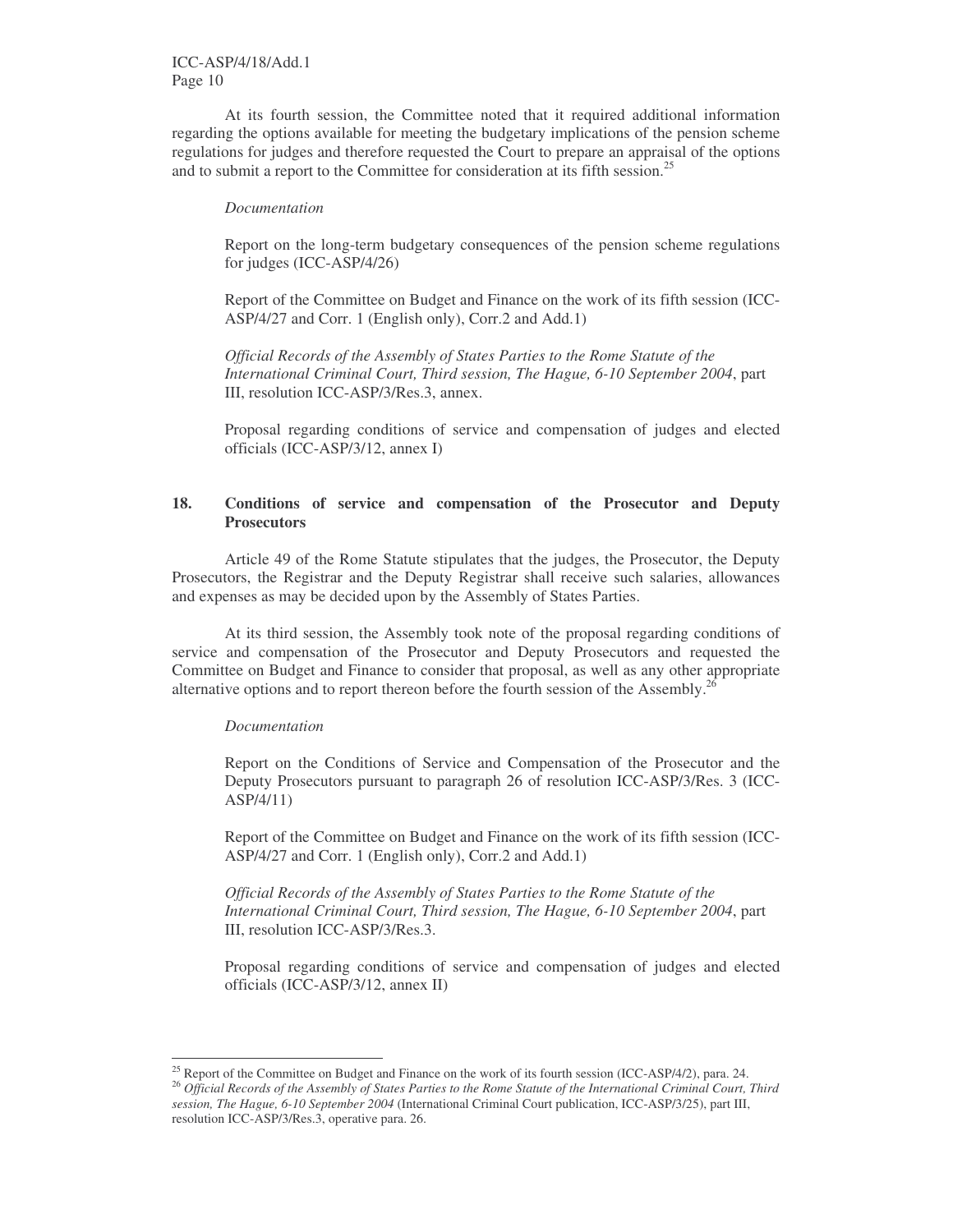#### **19. Draft guidelines on gratis personnel**

Pursuant to article 44, paragraph 4, of the Rome Statute, gratis personnel shall be employed in accordance with guidelines to be established by the Assembly of States Parties.

### *Documentation*

Report on draft guidelines for the selection and engagement of gratis personnel at the International Criminal Court (ICC-ASP/4/15)

Report of the Committee on Budget and Finance on the work of its fifth session (ICC-ASP/4/27 and Corr. 1 (English only), Corr.2 and Add.1)

### **20. New York Liaison Office of the International Criminal Court**

At its second session, the Assembly recommended that the Court consider the desirability and feasibility of establishing, at United Nations Headquarters, a small representation common to all parts of the Court, and requested the Registrar to report to the Assembly on the question, including its budgetary implications. 27

At its third session, the Assembly decided that further consideration of the possibilities for direct liaison between the relevant organs of the Court and interlocutors in New York be undertaken at the fourth session of the Assembly on the basis of the study of an option paper by the Bureau. 28

#### *Documentation*

Option paper by the Bureau on the establishment of a New York Liaison Office (ICC-ASP/4/6)

Report of the Committee on Budget and Finance on the work of its fifth session (ICC-ASP/4/27 and Corr. 1 (English only), Corr.2 and Add.1)

Establishment of a New York Liaison Office for the International Criminal Court and the Secretariat of the Assembly of States Parties - report pursuant to paragraph 11 of resolution ICC-ASP/2/Res.7 (ICC-ASP/3/6)

#### **21. Permanent premises**

At its third session, the Assembly endorsed the recommendation of the Committee on Budget and Finance regarding consideration of the desirability of establishing purpose-built permanent premises for the Court. The Assembly also endorsed the recommendation of the Committee requesting the Court to prepare an analysis of the costs and benefits of continuing to use the current premises in order to assist the Assembly in considering the options.<sup>29</sup>

<sup>&</sup>lt;sup>27</sup> Official Records of the Assembly of States Parties to the Rome Statute of the International Criminal Court, *Second session, New York, 8-12 September 2003* (United Nations publication, Sales No. E.03.V.13), part IV, resolution ICC-ASP/2/Res.7, operative para. 11.

Official Records of the Assembly of States Parties to the Rome Statute of the International Criminal Court, *Third session, The Hague, 6-10 September 2004* (International Criminal Court publication, ICC-ASP/3/25), part II.A.3, para. 25, and part I.B.13(f), para. 49.

<sup>29</sup> Ibid., part II.A.2, para. 24, and part II.A.8(b), paras. 101 and 102.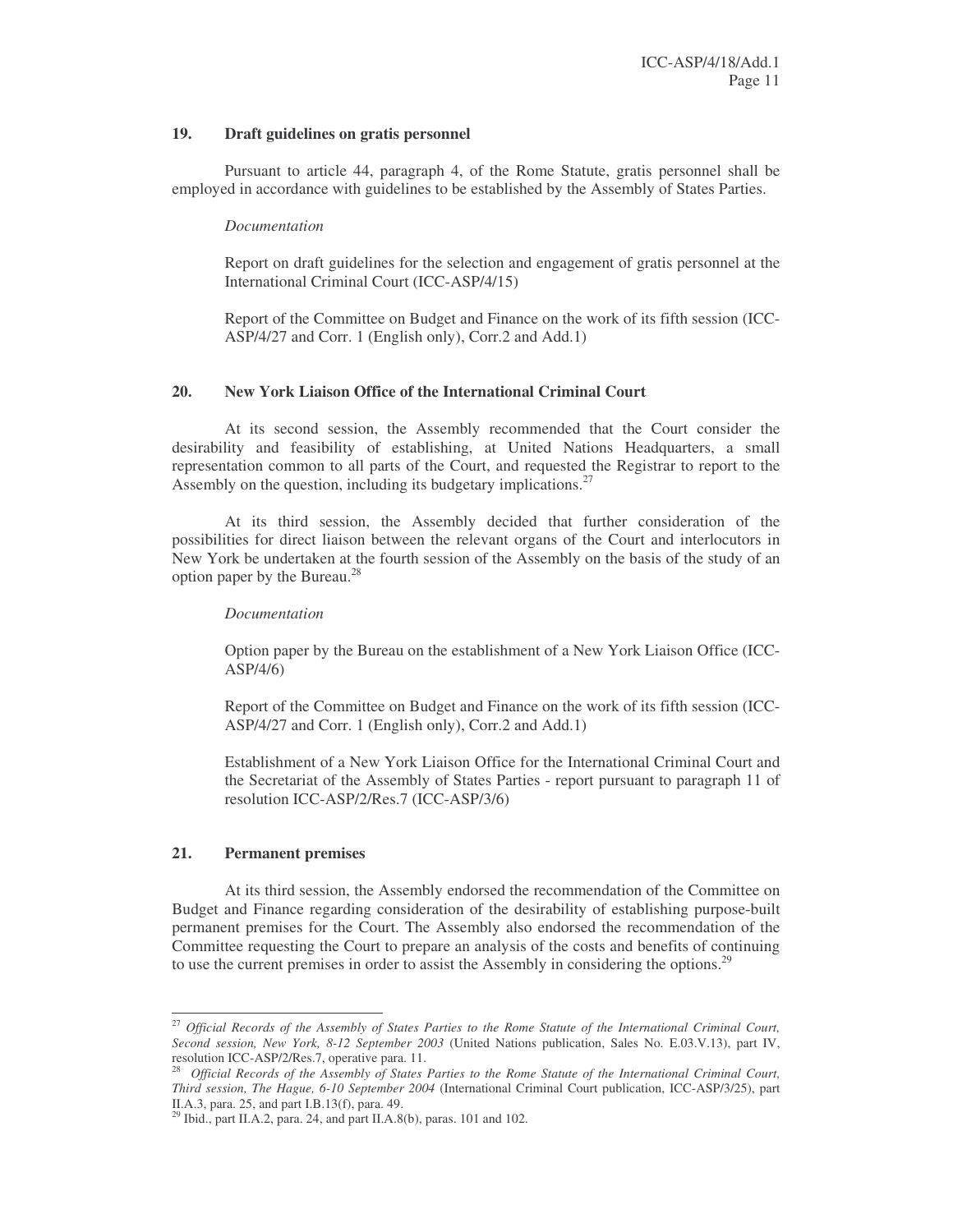At its fourth session, the Committee recommended that the Court prepare a report, to be submitted to the Assembly through the Committee, containing estimates of the possible range of costs for each of the three options, including maintenance and energy costs, over a period of 25 years from 2012, setting out the net present value of each option.<sup>30</sup> The Committee also requested the Court to provide more detailed information on the composition of its staffing estimates at the fifth session of the Committee.<sup>31</sup> Furthermore, the Committee recommended that the Court prepare a report on financing methods used for the new premises of other major international organizations, including comparable international judicial institutions. The Committee requested that the Court also consider creative financing options such as the possibility of inviting States Parties to consider individual donations for the construction of the premises (for instance particular courtrooms or conference rooms).<sup>32</sup> At its fifth session, the Committee decided to forward these reports to the Assembly.

#### *Documentation*

Report on the future permanent premises of the International Criminal Court: Project Presentation (ICC-ASP/4/22)

Report to the Assembly of States Parties on the Future Permanent Premises of the International Criminal Court: Housing Options (ICC-ASP/4/1)

Report on the Future Permanent Premises of the International Criminal Court: Financial Comparison of Housing Options (ICC-ASP/4/23)

Report on the Future Permanent Premises of the International Criminal Court: Interim Report on the Composition of Estimated Staffing Levels (ICC-ASP/4/24)

Report on the Future Permanent Premises of the International Criminal Court: Financing Methods Used for the Premises of Other International Organizations (ICC-ASP/4/25)

Report of the Committee on Budget and Finance on the work of its fourth session (ICC-ASP/4/2)

Report of the Committee on Budget and Finance on the work of its fifth session (ICC-ASP/4/27 and Corr. 1 (English only), Corr.2 and Add.1)

#### **22. Decisions concerning the dates and venue of the next session of the Assembly of States Parties**

In accordance with rule 5 of the Rules of Procedure, the date of commencement and duration of each session of the Assembly shall be decided by the Assembly at its previous session.

### **23. Decisions concerning the dates and venue of the next session of the Committee on Budget and Finance**

In accordance with paragraph 4 of the annex to resolution ICC-ASP/l/Res.4, the Committee shall meet when required and at least once per year. At its fifth session, the

<sup>&</sup>lt;sup>30</sup> Report of the Committee on Budget and Finance on the work of its fourth session (ICC-ASP/4/2), para. 31.

<sup>&</sup>lt;sup>31</sup> Ibid., para. 34.

<sup>32</sup> Ibid., para. 39.